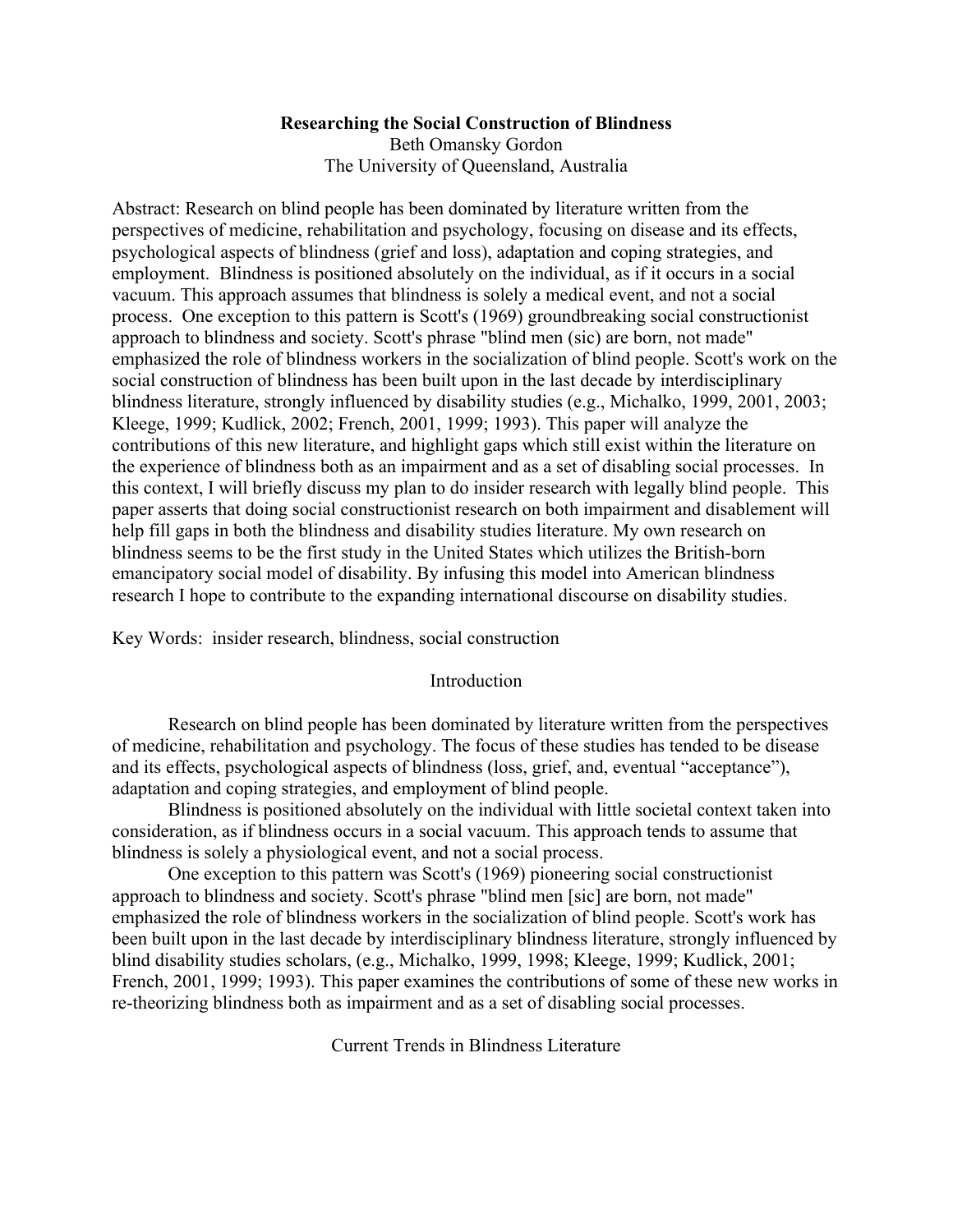One need only type in "blindness" on any Internet search engine to understand the nature of available blindness information – disease, rehabilitation and counseling services, product catalogues, blindness "etiquette," blindness prevention, and medical research. A sparse sprinkling exists of information about organizations *of* the blind, which are most often initiated and controlled by blind people themselves, and are consumer and rights oriented. The more prevalent (and more well-funded) associations *for* the blind have deep historical roots in the medical model and are usually administered by sighted people. Often charity-based, these organizations promote blindness prevention media campaigns, information about specific eye diseases and related services and product information, reports of medical research aimed at prevention and cure. Generally, neither type of blindness organization engages in social or even medical research.

Although some charity-based organizations sometimes raise money to help fund prevention and/or cure research (and to fund their own jobs), the actual protocols regarding decision-making and research work are left to medical and educational establishments. Medical institutions devote their energies to prevention, diagnosis, treatment, and cure while educational institutions attend to matters of adaptation, accommodation, and rehabilitative training.

Even as I laud the value of the medical, rehabilitation, and educational establishments' work in helping to improve the lives of blind people, I also understand that medical model research focuses on the function of the eyes, on the body, and largely fails to inquire about social processes or even about the personal experience of blindness. Disability Studies is changing all that by re-theorizing blindness within socio-cultural contexts.

However, current disability studies literature is often based in the humanities, and actual participant research projects are rare. Historical literary analysis, memoir, autobiography and auto-ethnography appear to be the preferred genres of study thus far.

Kudlick and Weygand (2001) translated writings of a young blind girl in post-Revolutionary France. The first half of the book contains Adele Husson's writings while the translators devote the second section to commentary. What is remarkable and valuable about this small volume of one person's blindness experience is how things remain the same with regard to dominant societal attitudes toward blindness and blind people. Husson writes:

When they [blind people] appear in public the stares of the multitude are fixed upon them, and agonizing words strike their ears: 'what a shame!' 'How unfortunate!' 'Death would be preferable to such a cruel privation!' There are even some people who seek out the blind to tell them these things so that they don't miss any of the sad exclamation (Husson in Kudlick and Weygand, 2001, p. 25).

Kudlick (2001) further utilizes historical documents to frame blindness within the cultural context of Victorianism. She traces the roots of an ideological split within the blindness community, which exists to this day. Movements are often measured by new interest in their histories; therefore, Kudlick's commitment to recording the cultural aspects of disability history is important, especially when understood as a marker of the growing strength of the disability civil rights movement and respect for disability studies as a legitimate, serious discipline. In her memoir, *Sight Unseen (1999)*, Georgina Kleege describes her experience of growing up with progressive vision loss. Kleege uses examples from her own life to place blindness within a cultural context. The book is divided into three main sections: Blindness and Culture, Blind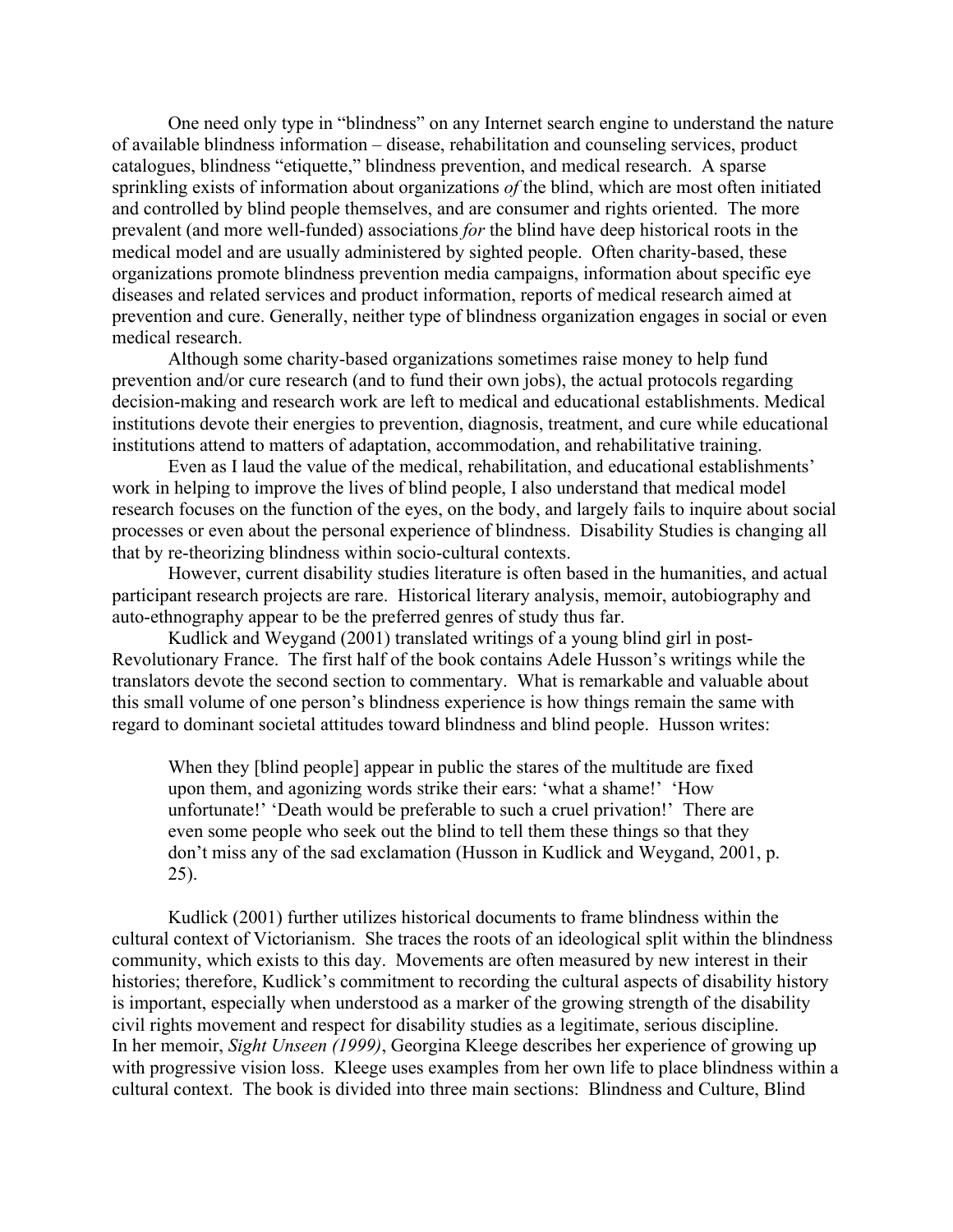Phenomenology, and Blind Reading: Voice, Texture, Identity. Even though these topic headings convey the idea that the book is oriented within the social model, Kleege's exaggerated emphasis on impairment rather than disability often contradicts such an approach. For instance, she writes, "Writing this book made me blind" (p. 1), "This book made me understand for the first time how little I actually see" (p. 2), and, she characterizes the book as "my attempt to specify my own visual experience" (p. 103)… "A coming out narrative." Clearly, the main theme of her memoir is identity formation.

Rather than embracing blindness as an alternate ontology, Kleege writes that blindness is "not so bad" (p. 32) and "this really isn't as terrible as you were always led to believe" (p. 34). Throughout the book, Kleege mentions "normal," sans italics or quotation marks to contest the concept. Apparently she accepts the notion of normality, e.g., "normal daily activities" (p. 167), which is highly problematic from a social model perspective. By using such simplistic descriptions of the blindness experience, Kleege unconsciously endorses a non-disabled, medicalized discourse that positions blindness as a loss and an exclusively negative experience. Many other personal narratives from blind people suggest that the experience is far more complex and has more nuances than such simplistic descriptions suggest.

The humanities play an important part in the interdisciplinary nature of disability studies, and Kleege's memoir is, in that regard, a good contribution. Even though French (December, 2002) found *Sight Unseen* "unsurprising," she states that it "provides good material for anyone interested in the meaning of visual impairment and the growing field of disability studies" (p. 859).

Even so, as one would expect of the genre of memoir, the heart of Kleege's work remains largely with the individual's adaptation to blindness rather than turning the gaze back onto society's treatment of blind people. One danger of disability memoirs is that readers may understand them to be "inspirational" stories about personal triumph over tragedy, or other medical model stereotypes about disability as an individual problem.

Another shortcoming of memoir is that it relies solely on personal outlook, which grants the author gratis permission to espouse theoretically based opinion without being required to apply the rigors of social scientific citation, which builds upon prior academic knowledge and provides substantiation to the authors' positions. Consequently, even when an author committed to the social model of disability writes memoir, theoretical re-framing of disability and impairment may fail to be noticed or understood.

In contrast to literary analyses and memoir writing, White (2003) uses queer theory, disability studies, and blindness literature to analyze the social construction of heterosexuality in blindness sex education for young blind people, and concludes that it socially creates blindness as a heterosexual experience. White delves into dominant beliefs about sexuality being a visual process, and how this construct frames young people as sexually underdeveloped. He writes, "blind people are in a sense queer, in that heterosexuality, at least in its institutionalized forms, presumes a sighted subject" (p. 134).

Sally French (2001, 1999, 1996, 1993) uses prior social models of disability literature to buttress her analysis of how society works to manage the blindness experience. She writes, "Conflicting discourses arise when sighted people define what is 'acceptable' and 'normal' behavior for a visually disabled person and use these definitions to contest that person's identity" (1999, p. 21). In her study of visually impaired physiotherapists, French (2001) uses a grounded theory approach to address both issues of impairment and disablement. Through the use of questionnaires and semi-structured interviews, she examines, for example, how society has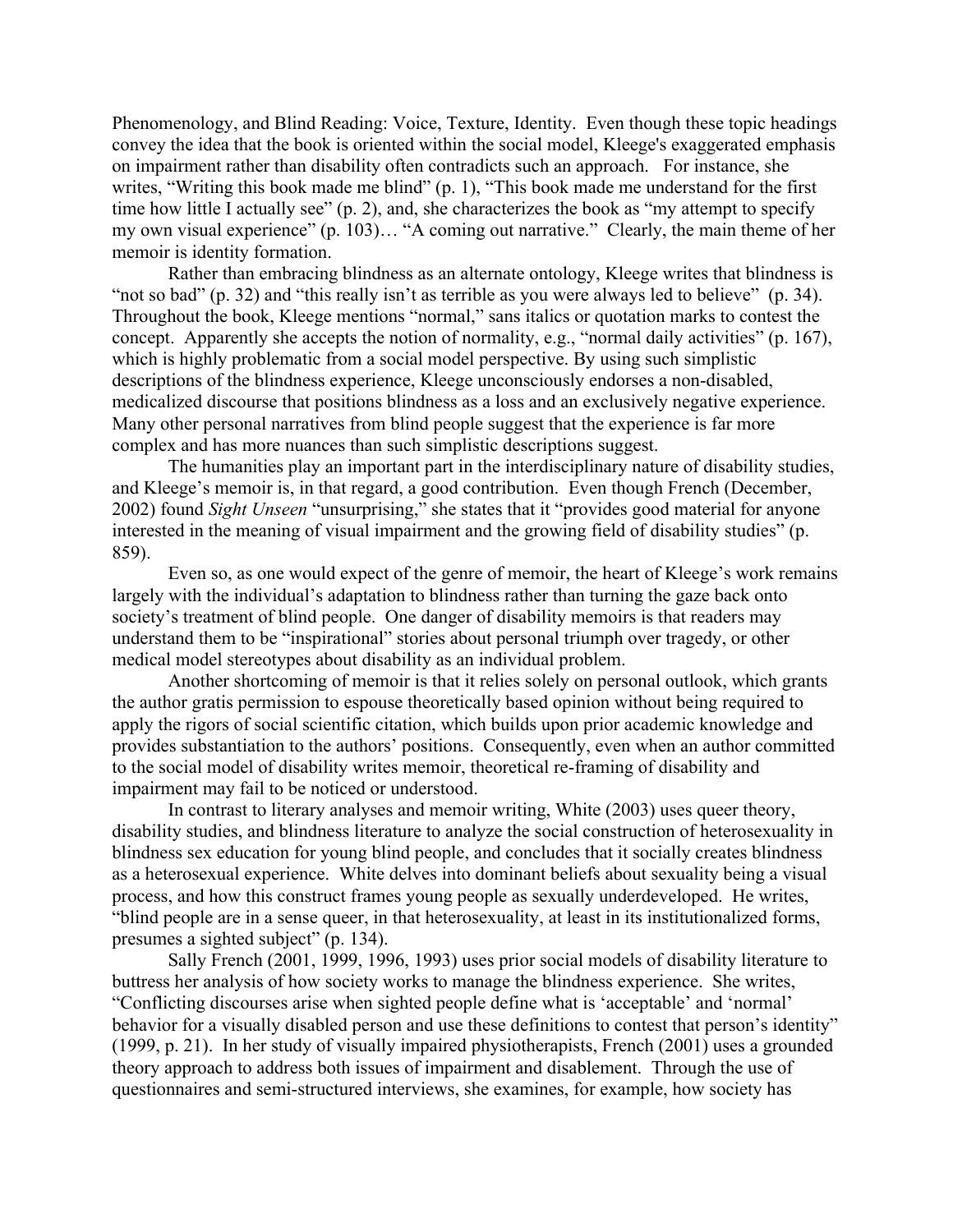perceived physiotherapy as a legitimate profession for visually impaired persons, and then uses participant interview transcripts to elucidate how visually impaired physiotherapists perceive their engagement in the profession as points of advocacy. Her participants discuss how they meet and manage barriers that arise in their everyday work lives. French's growing body of work incorporates both her personal experience and social model analysis; thus, her work helps shape the future of disability studies literature, in general, and blindness research in particular.

Rod Michalko, a postmodern sociologist, uses social constructivist theory to deconstruct medical, psychological, and societal ideas and practices around blindness. Chapter Four in *Mystery of the Eye and the Shadow of Blindness* (1998) is devoted to a critical examination of blindness rehabilitation. Noting that once ophthalmologists have prognosticated their patient as destined for permanent blindness, they refer the patient out for rehabilitation, Michalko writes, "Ophthalmology is recommending *agency* as an *actor* presented as qualified to speak about, and act upon, permanent blindness. This suggests that blindness requires agency and needs to be acted upon in order for it to be lived with. Rehabilitation, too, conceives of the seeing life as the only good life" (pp. 66- 67).

In his second book, *The Two-in-One*: *Walking with Smokie: Walking with Blindness* (1998) Michalko employs auto-ethnography as a methodological framework to describe and analyze his experience of vision loss and acquisition of a dog guide. He uses postcolonial concepts of "home" and "exile" to describe his personal experience of living in a world built by and for sighted people, how his dog, Smokie, lives in exile in a world built by and for humans, and how their relationship brings "home" into both of their lives. Michalko also deconstructs how the dog guide school creates expectations of blind students' behavior and the school's physical environment based on sighted notions about the blindness experience. According to Sherry (2003), Michalko's most important contribution to blindness and disability studies literature is his postmodernist deconstruction of the blindness/sightedness binary, which extracts blindness from its perceived "lack," and places it, instead, on its own merit as an alternate way of knowing the world. Michalko writes: "Blindness, when compared with sight, becomes a thing of shadows… Anything seen as a mere shadow of its former self is understood as less than or not as good as the original… Sight *is* status and is a status *former* to blindness. Sight is not a mere shadow of its former self since it has no former self. Thus sight is not regarded as needful of restoration" (Michalko, 1998, pp. 67-68)

Michalko's work will have far-reaching impact on both blindness research, and, hopefully, on how societal institutions perceive, teach about, and treat blind people.

## **Conclusion**

This small representation of four genres within the disability studies literature on blindness, i.e., literary analysis, memoir, queer studies, and social constructionism, has brought to surface three general shortcomings. First, the writings are mostly housed in the humanities, although there is a bit of limited research in the social sciences. Aside from Sally French's recent study of visually impaired physiotherapists, there appears to be a lack of applied research about the blindness experience. Even though Michalko used ethnographic methods to theorize and analyze blindness, he has, to date, not yet expanded his research beyond his personal experience.

Secondly, none of the work employs a materialist analysis, which is a fundamental and significant factor in the social model of disability. Blind people experience economic oppression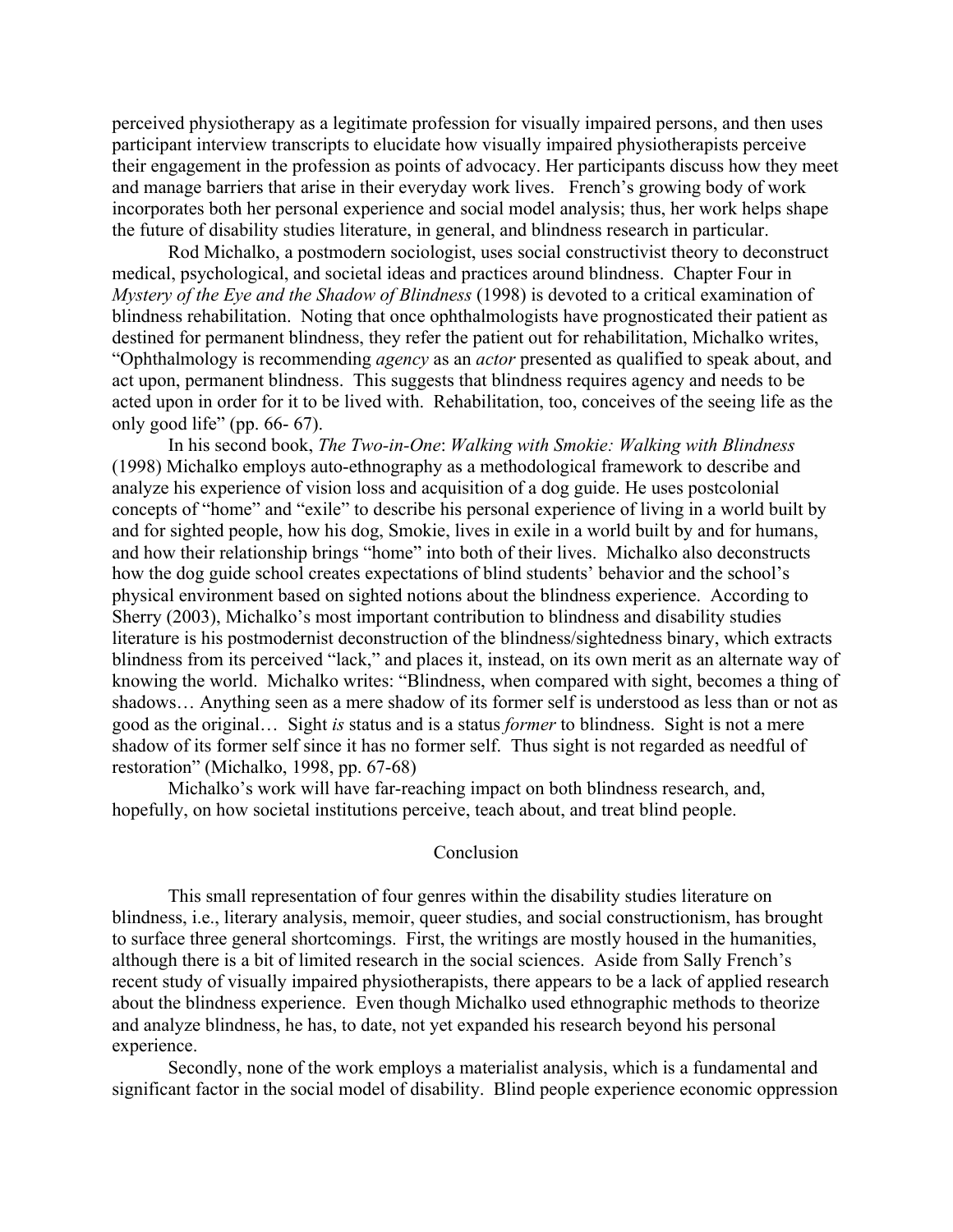and social isolation in even larger percentages than many other disabled people, i.e., unemployment and underemployment rates, and lack of access to basic print information. Potential employers, community development and urban planners, mainstream technocrats, rehabilitation agencies, and retailers alike balk at the financial cost of environmental barrier removal and universal design, leaving blind people stranded in or altogether shut out of the workplace, hence, out of a consumer economy. What is more, government agencies, nonprofit charities and for-profit businesses employ tens of thousands of sighted workers engaged in maintaining institutionalized oppression of blind people. Failure to examine these factors as influences in blind people's lives is failure to mine a deep and rich source of research data. Moreover, the literature generally focuses *either* on impairment or disability, but not both. Distinctions between impairment and disability are muddied because authors often use these terms interchangeably. This causes theoretical confusion and linguistic chaos because it becomes difficult for readers to grasp theoretical concepts when the terms of the language used to align oneself with a particular ideology speaks for all sides of the arguments.

Finally, none of the studies claim to be using an emancipatory research design. This paradigm involves change at every step in the research process, including "the relationship between disability researchers and those they research; the ways in which the products or findings of research are written up, disseminated, and utilized" (Ward & Flynn, p. 31). This can be especially meaningful for blind people who have often been shut out of disability research altogether because many researchers fail to make the research itself or the results in accessible formats.

It is in this context that I am undertaking a project which combines emancipatory and insider research, and develops an analysis based on theories of social constructivism, embodiment, and materialism. I intend not to shy away from discussing the impact of participant impairments because blindness does, indeed, affect how people conduct their daily living. However, in addition to asking participants to reflect on their individual lived experience, I will ask them questions about the power dynamics involved in interpreting that experience, such as "Where did you get the idea that you should adapt in order to appear \*normal\*?"

Doing social constructionist research on both impairment and disablement will help fill gaps in the blindness and disability studies literature. My own research on blindness seems to be the first study in the United States that utilizes the British-born emancipatory social model of disability. By infusing this model into American blindness research I hope to contribute to the expanding international discourse on disability studies, in general, and blindness, in particular.

**BETH OMANSKY GORDON** is a Ph.D. candidate in Social Work and Social Policy at the University of Queensland, Brisbane, Australia. She resides in Portland, Oregon, U.S.A.

## References

French, Sally (December, 2002). Sight Unseen. [Review] *Disability & Society,* 17(7).

French, Sally (2001). *Disabled People and Employment: A Study of the Working Lives of Visually Impaired Physiotherapists.* Aldershot, England: Ashgate

French, Sally (1999). The Wind Gets in My Way. In M. Corker & S. French. (Eds.). *Disability Discourse*. Buckingham: Open University Press.